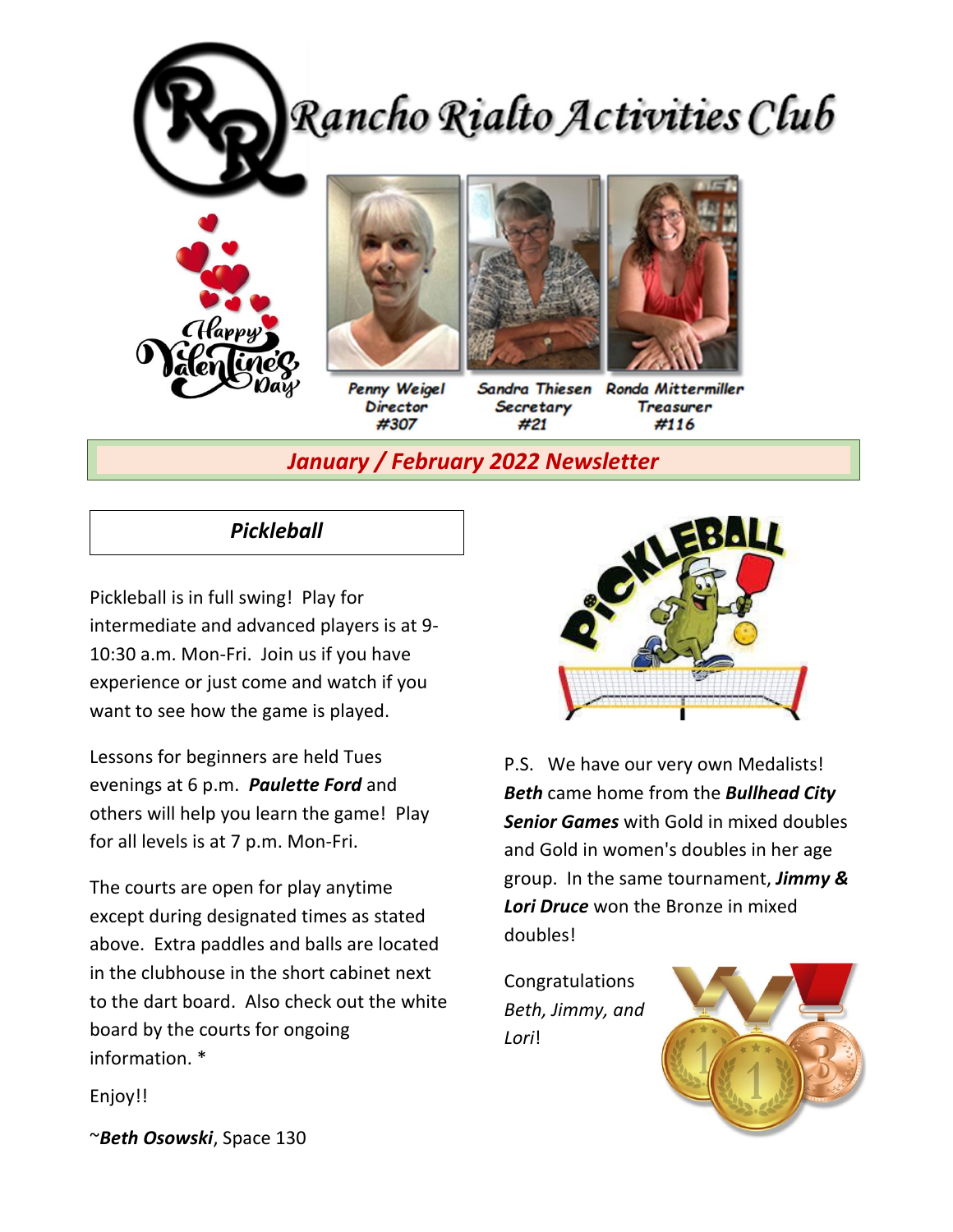# *Name Tags*

You've probably noticed the prices for groceries and gasoline have gone up. You may not have noticed that the price of nametags has also increased. The cost for a single nametag is now \$8.00 and two nametags are available for \$15.00.



The default style is magnetic, but pin backs are also available for anyone who needs this type of fastener. Cash payment must be made in advance before your nametag is ordered. We're encouraging everyone to wear nametags when they are in the clubhouse.

You may order your new nametag from either *Marni Eckroth* in space 183 or from *Lora Munsterman* in space 182. (Yes, they're next-door-neighbors.)

# *Book Club*

Joining the *Rancho Rialto Readers Book Club* is free. We meet the first Thursday of the month at 2 p.m. in the clubhouse.

The book for February 3 was the "*Magic Hour" by Kristin Hannah*. The book for March is "*The Storied Life of AJ Fikry" by Gabriella Zevin*.

Our discussions are animated, and we enjoy hearing one another's ideas about each book.



# *Shuffleboard News*

There were 22 participants at our annual *Ham Shoot*.

- *High score: Dee Biggs* won a ham
- *Low score: Jim Snyder* won bacon
- *Secret score: Bonnie Edgar* won Treet (canned ham) and Andes mints

Everyone had a fun time.

The *Line Tournament* was held on January 22<sup>nd</sup>. February 7-10 we will host the *Snowbird Tournament*. Even more fun!

The shuffleboard players hosted a *Breakfast in a Bag breakfast* on January 16<sup>th</sup> in the clubhouse. This delicious, scrambled egg breakfast was open to everyone. This annual event is a fundraiser and there is no cost for this meal, but the shufflers hope everyone will donate at least \$5.00 each.

Shuffleboard scrambles will be Monday and Friday at 9:00 at the shuffleboard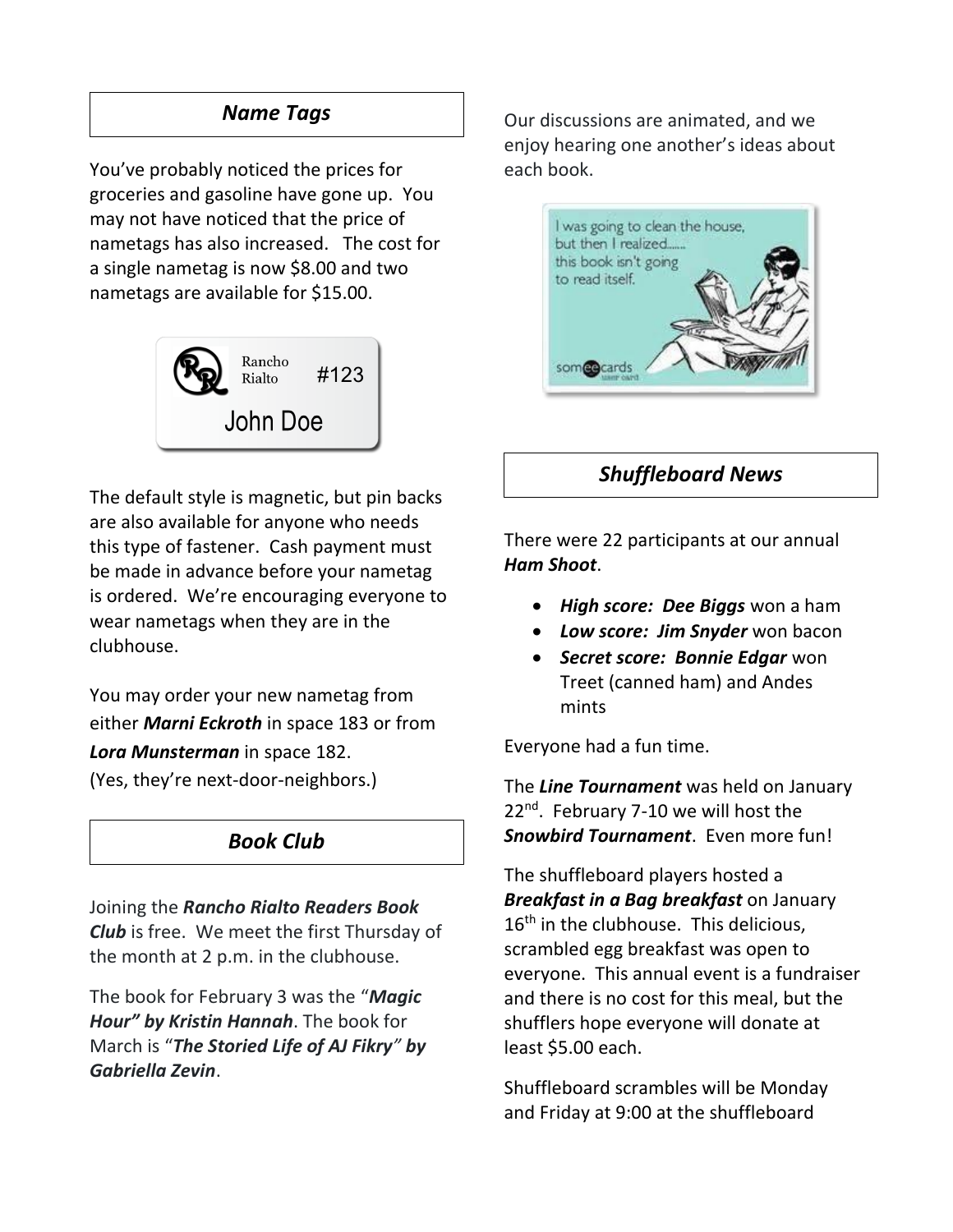courts. We have also have an evening scramble on Wednesday beginning at 6:30pm (weather permitting). If there is more interest in playing, we will add more days to play. Just a reminder that the courts are open for play any day of the week and at any time.

If you are interested in learning how to play shuffleboard, show up at a scramble and we will be happy to help you learn.

We would like to thank the owner of the park for purchasing new tips for our shuffleboard sticks. *Marty* put them on, and they are ready to use. Come check them out.

## *Potato Bash*



*Linda Hansberry* and her crew of volunteers get up early to scrub potatoes and wrap them in foil. They prepare all the toppings and get the potatoes in the oven in time to serve them at 5 o'clock. It's a great meal for the money. The tickets are only \$3, and you are asked to bring a salad or a main dish to share.

Many diners participate in a 50/50 draw and a couple of winners go home with more cash than they paid for the meal.

When your table number is called, you turn in your ticket, get your potato cut in half and choose which add-ons you prefer: chili, butter, sour cream, chopped green onions, shredded cheddar and *real* bacon bits. You can choose any or all of the toppings and the servings are generous. After you get your salad and dessert you have a fantastic meal. The last table served is awarded a bottle of wine for their patience.



## *Lasagna Dinner*

*Judy Miller* talked *Lanna and Wayne* into baking four trays of lasagna. When you add hot garlic bread, a green salad and cake, you had another great meal for only \$5.

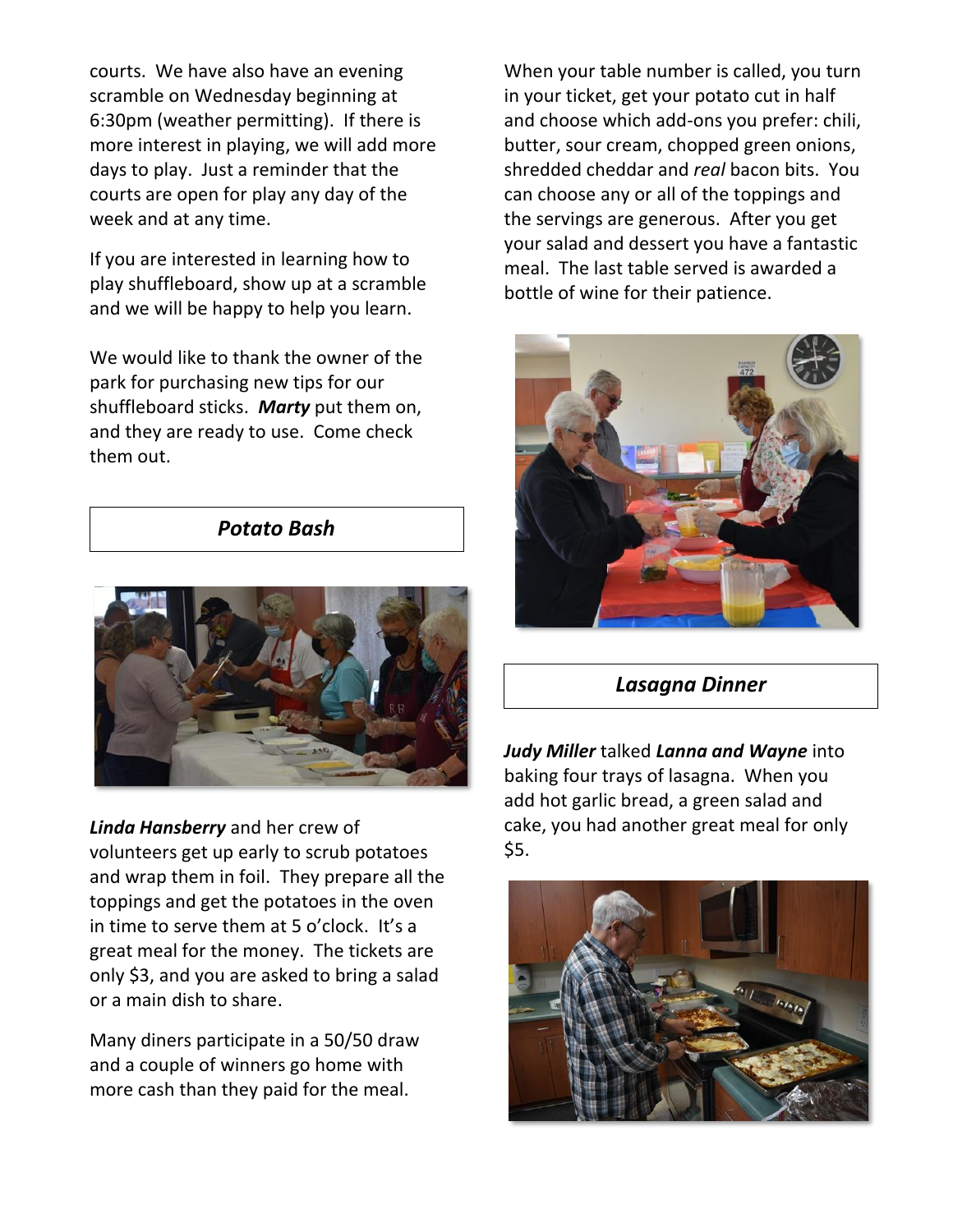# *Hamburger BBQ /Pulled Pork*

*Mary and Harry Jackson* have a great crew of volunteers who help make delicious dinners for us the first Friday of every month. In January, we enjoyed a Hamburger BBQ with a choice of buns, tomatoes, lettuce, and lots of condiments. We also got potato salad, and coleslaw. In

February, the crew made pulled pork on a choice of buns with beans and coleslaw, complete with toppings.



Both dinners are

topped off with a choice of yummy ice cream bars covered with chocolate and nuts or Drumstick ice cream cones.

For \$5 you get a great meal and a lovely evening with friends. You can't beat it for the money!

## *General Meetings*

The general park meetings are held at 8:30 a.m. on the first and third Mondays of each month from November through March. A quorum of at least 100 registered residents is required in order to vote on anything. The Board would like to invite all residents to attend. These meetings are where you find out What's Happening in the park.

Activity reports have been consolidated into a one-page report so that the meetings will be shorter. Special announcements can be given under New Business.

#### *Ticket Sales*



Tickets to Meal and Entertainment events are sold in the clubhouse from 9:00 to 10:00 am every Monday and Tuesday morning. Get your tickets

early because we have had to cancel several events for low participation.

We've been told our Canadian residents prefer to socialize with other Canadians because they know they've been vaccinated and had to test negative to cross the border. They are concerned that we do not require vaccinations or masks and do not practice social distancing. We encourage you to help them feel safe. Let's wear our masks inside and limit ourselves to 4-5 people at each table.

We encourage all registered residents to participate in any activities that seem interesting. Please check the white board or the signs on the counter below the clock in the clubhouse for the latest information.

Many of the photos in the preceding stories were supplied by Pat Howe. Be sure to thank him.

#### *Shared Memories*

After *Joanie Hartenhoff* became a widow in 2020, she recognized a need in our community to create an activity that would